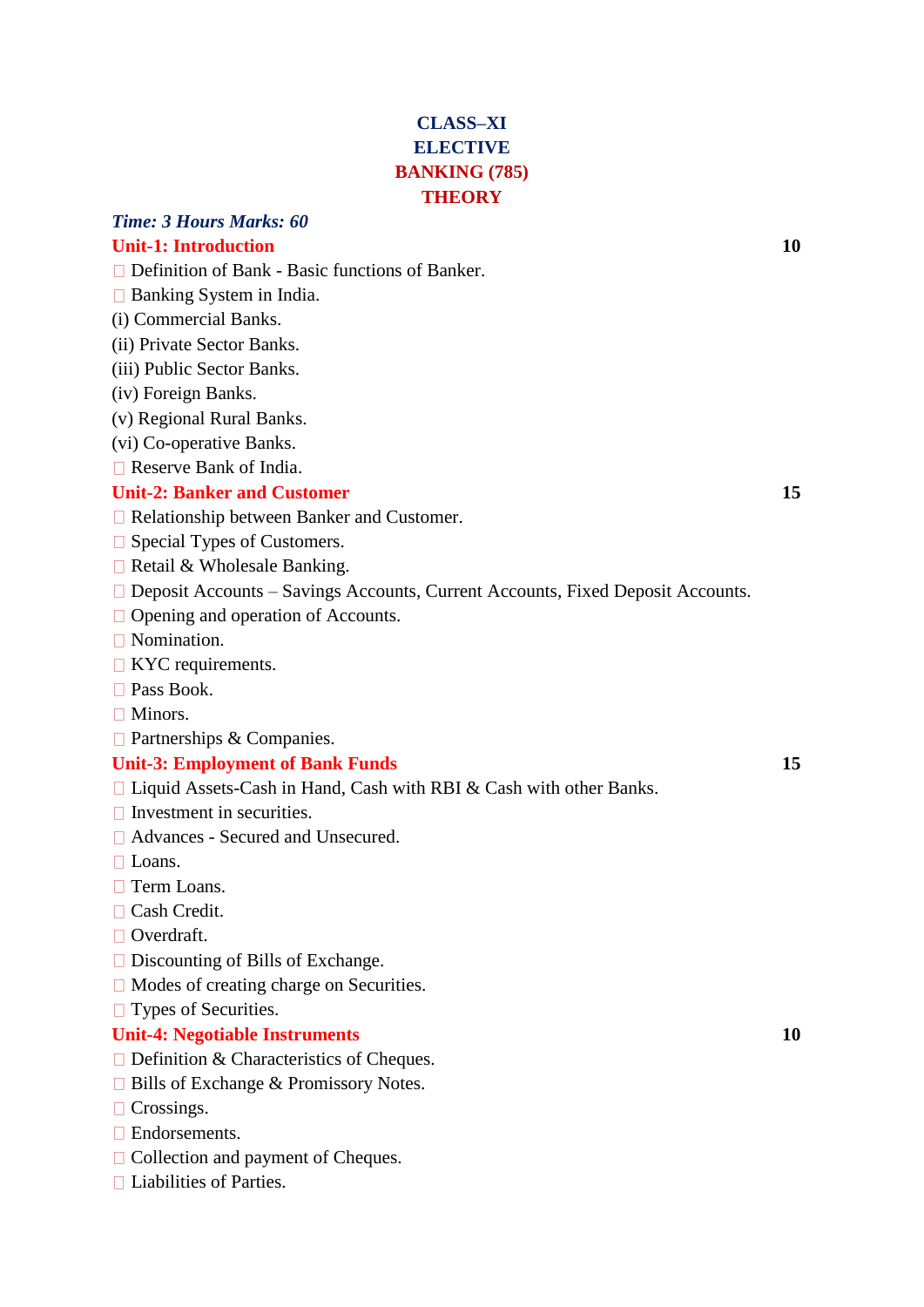#### **Unit-5: Communication Skills 10**

- Elements of Communication
- (i) Introduce and greet in a proper way.
- (ii) Framing of question and sentence.
- (iii) Dealing with customers while they are shopping for goods.
- (iv) Identify elements of communication cycle.
- $\Box$  Forms of Communication & Communication Equipment
- (i) Demonstrate effective use of verbal and non-verbal communication skills.
- (ii) Identify the types of communication.
- (iii) Operate the communication media and equipment properly.
- (iv) Select the Strategies for Overcome barriers in communication.
- Elements of Business communication
- (i) Describe the importance of organizational culture in business communication.
- (ii) Communicate Effectively with Customers.
- (iii) Describe the qualities that the team member should possess.
- **Preparation of Project Report**
- (i) Describe Project Work/ Assignment.
- (ii) Outline the preparation of project report.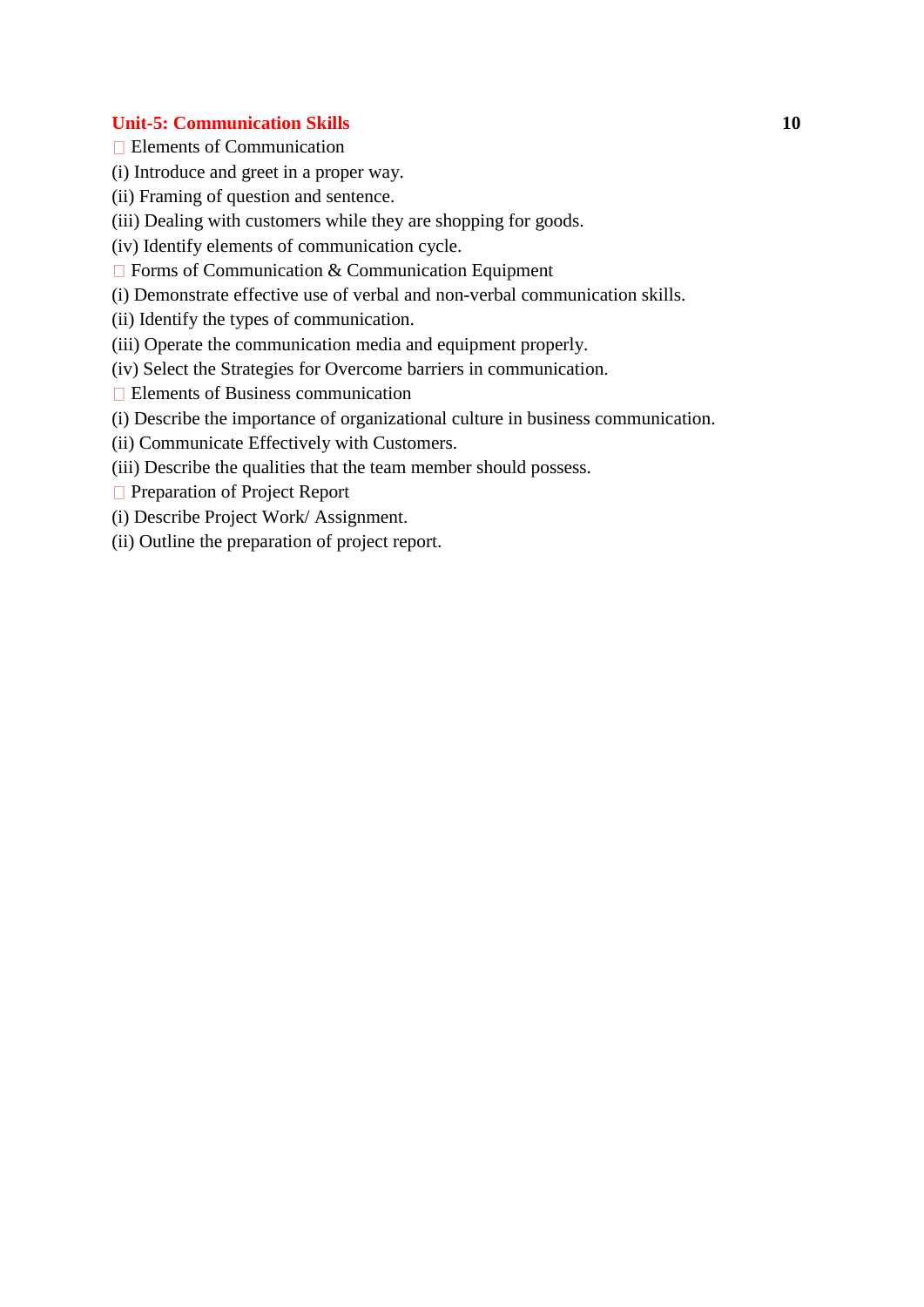### **PRACTICAL**

### *Time: 2 Hours Marks: 40*

### **1. Visit the Websites of Five Different Commercial Banks 10**

(a) (Three Public Sector and Two Private Sector Banks) offering Retail Banking Products.

(b) Get details of the various Retail Banking Products offered by them.

## **2. Prepare a Comprehensive Report for each of these Banks Covering the following**

 $5x4 = 20$ 

(a) Retail banking products (one Asset Product and one Liability Product) best suited for people in different stages of life cycle.

(b) Five client categories to be selected:

 $\Box$  A young executive who has just joined the job after studies.

 $\Box$  A young housewife with 1 small child.

 $\Box$  A middle aged middle level Senior Executive in a Private Firm having two school going children and dependant parents.

 $\Box$  A elderly lady staying alone with no dependents, and

 $\Box$  A member of the armed forces in mid 30s.

(c) Based on the data which you give in the above, justify your selections for each of them.

(d) List the documents to be submitted by the customers for applying for each product. You can obtain sample forms from any of the banks as you think appropriate.

(e) Explain the operational details for each of the products.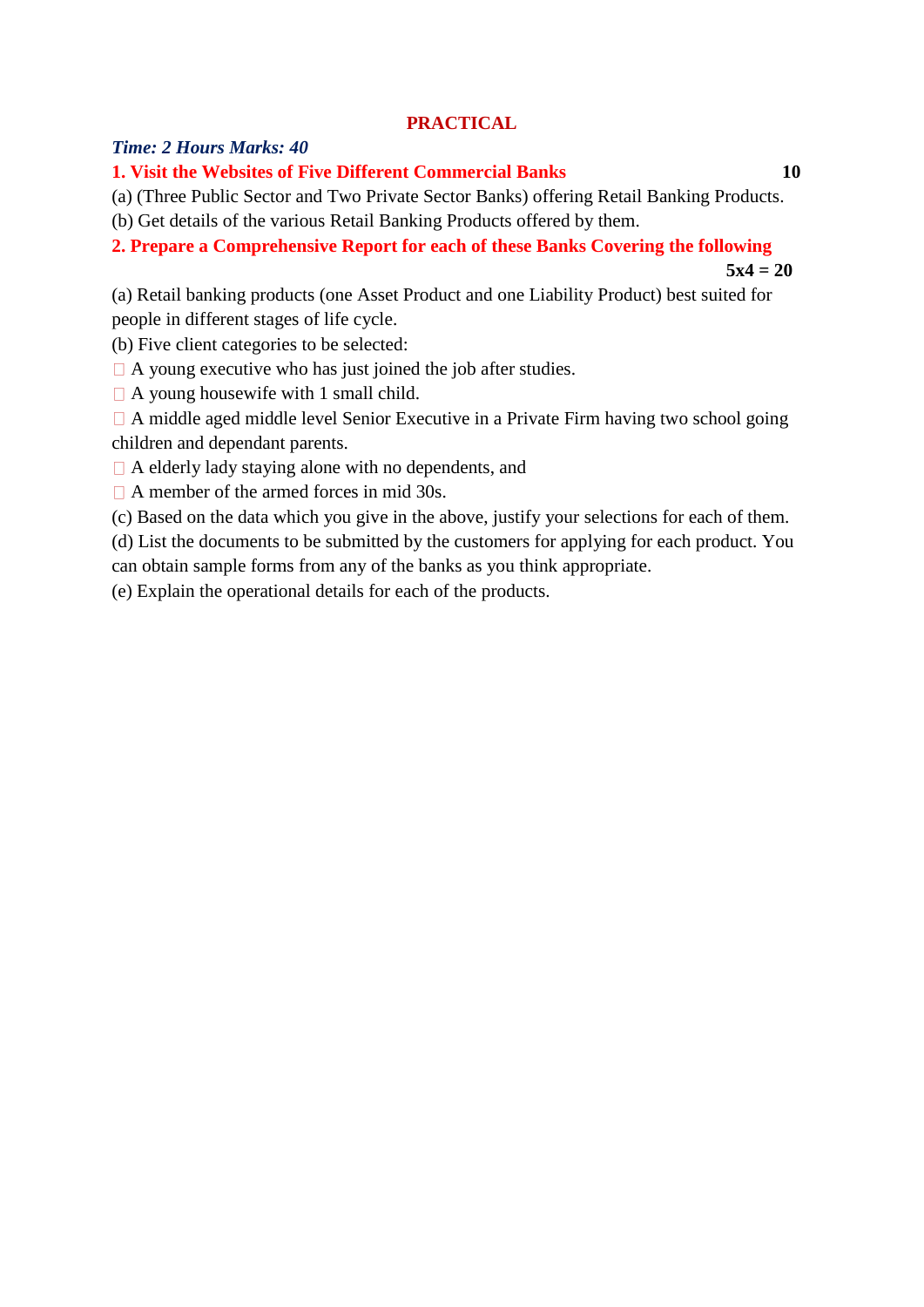# **CLASS–XII ELECTIVE BANKING (785) THEORY**

| <b>Time: 3 Hours Marks: 60</b>                                       |    |
|----------------------------------------------------------------------|----|
| <b>1. Ancillary Services of Banks</b>                                | 10 |
| $\Box$ Safe custody of valuables.                                    |    |
| $\Box$ Lockers.                                                      |    |
| $\Box$ Remittances – RTGS/NEFT/Drafts.                               |    |
| $\Box$ Fee based services- Issuing Guarantees and letters of credit. |    |
| $\Box$ Selling Third Party Products-Insurance and Mutual fund units. |    |
| □ Credit Cards, Debit Cards.                                         |    |
| $\Box$ Brokerage and Demit Services.                                 |    |
| <b>2. Innovations in Banking Technology</b>                          | 10 |
| $\Box$ Bank Computerization.                                         |    |
| $\Box$ Core Banking.                                                 |    |
| $\Box$ Online Banking.                                               |    |
| $\Box$ Mobile Banking.                                               |    |
| $\Box$ Internet Banking.                                             |    |
| $\Box$ ATMs.                                                         |    |
| 3. Organization of a Bank Branch                                     | 10 |
| $\Box$ Bank Branch Set up, Strong Room.                              |    |
| $\Box$ Front Office, Back Office.                                    |    |
| $\Box$ Security Arrangements in Bank.                                |    |
| $\Box$ Clearing Houses.                                              |    |
| <b>4. Basics of Business Mathematics</b>                             | 10 |
| $\Box$ Calculation of simple interest and Compound Interest.         |    |
| $\Box$ Calculations of interest on fixed rate and Floating rate.     |    |
| $\Box$ Calculation of EMIs.                                          |    |
| $\Box$ Calculations of interest on Savings Accounts.                 |    |
| $\Box$ Calculations of date of maturity of bills of exchange.        |    |
| <b>5. Reserve Bank of India Regulations on Banks</b>                 | 10 |
| Cash Reserve Ratio.                                                  |    |
| <b>Statutory Liquidity Ratio.</b>                                    |    |
| Bank Rate.                                                           |    |
| $\Box$ Repo Rate.                                                    |    |
| $\Box$ Reverse Repo Rate.                                            |    |
| Base Rate.                                                           |    |
| <b>6. Performa of Final Accounts of Banking Companies</b>            | 10 |
| $\Box$ Profit & Loss Account and Balance Sheet.                      |    |